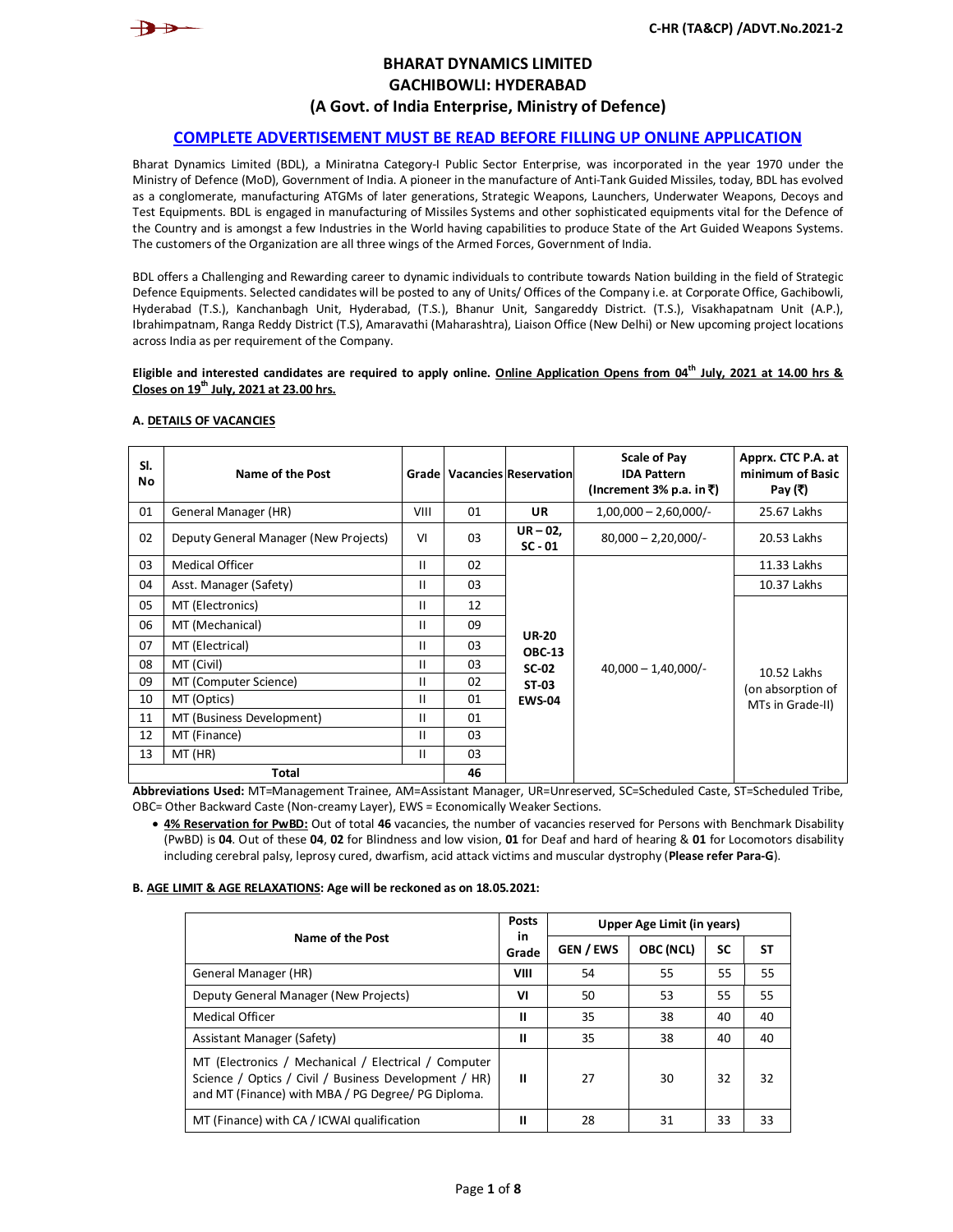# **BHARAT DYNAMICS LIMITED C-HR (TA&CP) /ADVT.No.2021-2**



- i) **For PwBD candidates**: In respect of Persons with Benchmark Disability (PwBD), **upper age limit is relaxable by 10 years** for all the posts advertised which is over and above the relaxation admissible for candidates belonging to SC / ST / OBC (Non-Creamy Layer) wherever applicable except for the post of General Manager (HR), DGM (New Projects), Medical Officer & Asst. Manager (Safety).
- ii) Relaxation in age will be extended to Ex-servicemen as per extant Govt. Rules. Commissioned Officers/ECOs/SSCOs who have rendered at least 5 years of Military service and have been released on completion of assignment (including those where assignment is due to be completed within 6 months), otherwise than by way of dismissal or discharge on account of misconduct or inefficiency or on account of physical disability attributable to military service or an in validment are eligible for relaxation of the upper age limit upto 5 years for selection as Management Trainees.
- iii) Upper age limit is relaxable by 5 years for the candidates who had ordinarily been domiciled in the state of Jammu & Kashmir during the period from 1/1/1980 to 31/12/1989 on submission of domicile certificate.
- iv) The maximum age limit for Internal Candidates will be 55 years.
- v) The maximum age limit of the applicant shall not exceed 55 years including all possible age relaxations.

## **C. QUALIFICATION \* & POST QUALIFICATION EXECUTIVE EXPERIENCE (as on 18.05.2021):**

i) The Essential Qualification and Post-Qualification Executive experiences for posts are as indicated hereunder:

| <b>SI</b>      | Name of the                                    | Grade        | <b>Essential Qualification</b>                                                                                                                                                                                                                                                                                                                                                                                                                                                                                                                                                                                               | <b>Experience after Essential</b>                                                                                                                                                                                                                                                                                                                                                                                                                                                                                                                                                                                                              |  |  |
|----------------|------------------------------------------------|--------------|------------------------------------------------------------------------------------------------------------------------------------------------------------------------------------------------------------------------------------------------------------------------------------------------------------------------------------------------------------------------------------------------------------------------------------------------------------------------------------------------------------------------------------------------------------------------------------------------------------------------------|------------------------------------------------------------------------------------------------------------------------------------------------------------------------------------------------------------------------------------------------------------------------------------------------------------------------------------------------------------------------------------------------------------------------------------------------------------------------------------------------------------------------------------------------------------------------------------------------------------------------------------------------|--|--|
| No.            | Post                                           |              |                                                                                                                                                                                                                                                                                                                                                                                                                                                                                                                                                                                                                              | Qualification                                                                                                                                                                                                                                                                                                                                                                                                                                                                                                                                                                                                                                  |  |  |
| $\mathbf{1}$   | General<br>Manager (HR)                        | VIII         | First Class in MBA or equivalent/ Post Graduate Diploma in HR/<br>PM&IR/ Personnel Management/ Social Science/ Social<br>Welfare/ Social Work of 2 years Duration from University/<br>Institution Recognized by Government.<br>• Desirable- Graduate in Law.                                                                                                                                                                                                                                                                                                                                                                 | Minimum 18 years of Executive<br>after<br>experience<br>essential<br>Qualification<br>in Medium/Heavy<br>Industries preferably in PSUs in the<br>relevant area with minimum 1<br>(one) year<br>service<br>in the<br>immediate lower pay scale or<br>equivalent post                                                                                                                                                                                                                                                                                                                                                                            |  |  |
| $\overline{2}$ | Deputy<br>General<br>Manager<br>(New Projects) | VI           | First Class Degree (or 05 years integrated course) in Engineering<br>Technology (Mechanical / Electrical & Electronics / Electronics<br>& Communications / Electronics & Instrumentation / Industrial<br>Electronics / Production).<br>• Desirable- PG Diploma in Production / Manufacturing / Project<br>Management                                                                                                                                                                                                                                                                                                         | Minimum 14 years of Executive<br>experience<br>after<br>essential<br>Qualification in Medium / Heavy<br>Industries, preferably in PSUs /<br>Govt. Agencies in the relevant area<br>with minimum 1 (one) year service<br>in the immediate lower pay scale<br>or equivalent post.<br><b>Nature of Experience:</b><br>Candidate must have / had<br>experience in any one are more of<br>the following areas:<br>a)<br><b>Project Planning</b><br><b>R&amp;D</b><br>b)<br><b>Production Units</b><br>c)<br>Work Shops<br>d)<br>e)<br><b>Quality Assurance</b><br>Supply Chain / Inventory<br>f)<br>Management<br><b>Business Development</b><br>g) |  |  |
| 3              | <b>Medical Officer</b>                         | $\mathbf{H}$ | MBBS or MS/MD (with relevant specialization) from any<br>medical college recognized by the Government.                                                                                                                                                                                                                                                                                                                                                                                                                                                                                                                       | Minimum 02 (Two) Years of<br>experience<br>after<br>essential<br>qualification. Preferably in an<br>Industrial Establishment Hospital.                                                                                                                                                                                                                                                                                                                                                                                                                                                                                                         |  |  |
| 4              | Assistant<br>Manager<br>(Safety)               | $\mathbf{H}$ | i) (a) Degree in any branch of Engineering or Technology or Post<br>Graduate degree in Physics or Chemistry from a recognized<br>University/ Institute<br>(OR)<br>(b) Graduate Degree in Physics or Chemistry from a recognized<br>University/ Institute<br>ii) Degree or Diploma or Certificate in Industrial Safety or<br>equivalent of duration not less than one year awarded by any<br>University incorporated under the Central or State Acts or<br>Department of Technical Education or Board of Technical<br>Education of any State Government of India.<br>iii) Adequate knowledge of Telugu language is essential. | Should have practical experience<br>of working in a factory in<br>supervisory capacity for a period<br>of not less than 02 (Two) years for<br>BE / B.Tech candidates or 03<br>(Three) years for B.Sc. (Physics /<br>Chemistry) candidates.                                                                                                                                                                                                                                                                                                                                                                                                     |  |  |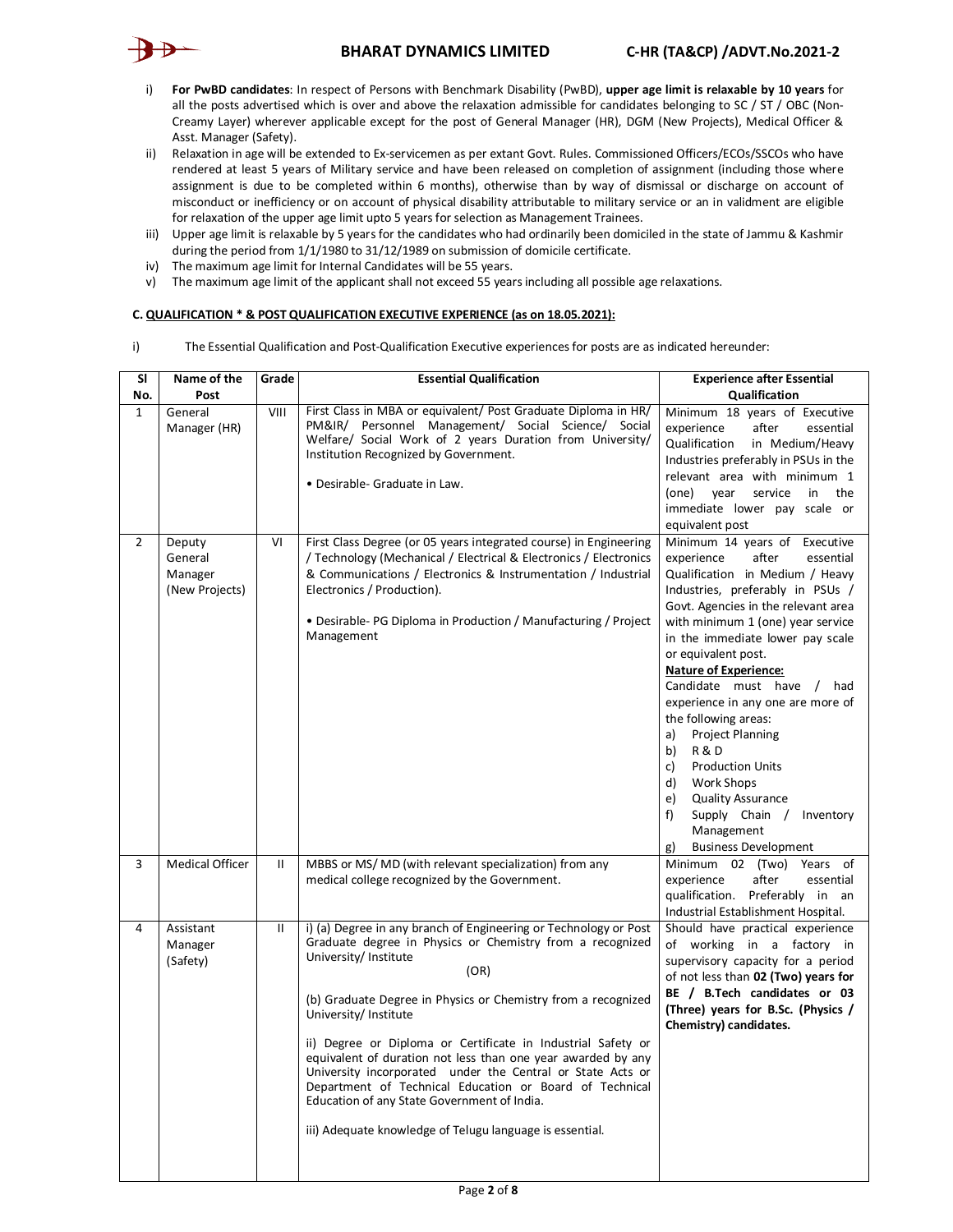

| <b>SI</b><br>No. | Name of the<br>Post          | Grade         | <b>Essential Qualification</b>                                                                                                                                                                                                                                                                                                                                                                                                                                                                                                                                       | <b>Post Qualification Experience</b> |
|------------------|------------------------------|---------------|----------------------------------------------------------------------------------------------------------------------------------------------------------------------------------------------------------------------------------------------------------------------------------------------------------------------------------------------------------------------------------------------------------------------------------------------------------------------------------------------------------------------------------------------------------------------|--------------------------------------|
| 5                | MT (Electronics)             | $\mathbf{H}$  | • First Class Bachelor's Degree (or 5- Year Integrated course) in<br>Engineering or Technology in the discipline of Electronics or<br>equivalent course from a recognized University/ Institute                                                                                                                                                                                                                                                                                                                                                                      |                                      |
| 6                | MT (Mechanical)              | $\mathbf{H}$  | • First Class Bachelor's Degree (or 5- Year Integrated course) in<br>Engineering or Technology in the discipline of Mechanical or<br>equivalent course from a recognized University/ Institute                                                                                                                                                                                                                                                                                                                                                                       |                                      |
| $\overline{7}$   | MT (Electrical)              | $\mathbf{H}$  | · First Class Bachelor's Degree (or 5- Year Integrated course) in<br>Engineering or Technology in the discipline of Electrical or<br>equivalent course from a recognized University/ Institute                                                                                                                                                                                                                                                                                                                                                                       |                                      |
| 8                | MT (Civil)                   | $\mathbf{H}$  | • First Class Bachelor's Degree (or 5- Year Integrated course) in<br>Engineering or Technology in the discipline of Civil or equivalent<br>course from a recognized University/ Institute                                                                                                                                                                                                                                                                                                                                                                            |                                      |
| 9                | MT (Computer<br>Science)     | $\mathbf{H}$  | • First Class Bachelor's Degree (or 5- Year Integrated course) in<br>Engineering or Technology in the discipline of <b>Computer Science</b><br>or equivalent course from a recognized University/ Institute.                                                                                                                                                                                                                                                                                                                                                         |                                      |
| 10               | MT (Optics)                  | $\mathbf{H}$  | "First Class M.Sc. Degree in Physics / Applied Physics with<br>specialization in Optics / Applied Optics / Fiber Optics / Laser /<br>Opto-Electronics or M.Sc. (Tech) - Engineering Physics with<br>specialization in Photonics or equivalent course from a<br>recognized University / Institute"                                                                                                                                                                                                                                                                    |                                      |
| 11               | MT (Business<br>Development) | $\mathbf{II}$ | · First Class Bachelor's Degree (or 5- Year Integrated course) in<br>or Technology (Mechanical/<br>Engineering<br>Electrical<br>&<br>Electronics/ Electronics & Communications/ Electronics &<br>Instrumentation/ Industrial Electronics/ Production) AND First<br>Class in 2-years MBA or equivalent/ Post Graduate Diploma/<br>Post Graduate Degree with specialization in Marketing / Sales &<br>Marketing awarded by Universities/ Institutions recognized by<br>the Government<br>Desirable - Diploma in International Marketing/ Foreign<br>$\bullet$<br>Trade | -Nil-                                |
| 12               | MT (Finance)                 | $\mathbf{II}$ | . Pass in Final examination conducted by Institute of Chartered<br>Accountants of India (ICAI)<br>(OR)<br>. Pass in Final examination conducted by Institute of Cost and<br>Works Accountants of India (ICAI erstwhile ICWAI)<br>(OR)<br>• First Class MBA or equivalent / Post Graduate Diploma / Post<br>Graduate Degree in Finance discipline of 2 Years duration from<br>University / Institution recognized by Government.                                                                                                                                      |                                      |
| 13               | MT (HR)                      | Ш             | • First Class in MBA or equivalent/ Post Graduate Diploma in<br>HR/ PM&IR/ Personnel Management/ Social Science/ Social<br>Welfare/ Social Work of 2 years Duration from University/<br>Institution Recognized by Government.                                                                                                                                                                                                                                                                                                                                        |                                      |

ii) "First Class" to be read as "60% marks in aggregate" for UR / OBC (NCL) / EWS candidates and "55% marks in aggregate" for SC / ST candidates with respect to posts reserved for that category only.

iii) The Essential Qualification should be recognized by State / Central Government/ UGC / AICTE (University incorporated by an Act of the Central or State Legislature in India or other Educational Institutions established by an Act of Parliament or declared to be deemed as Universities under Section 3 of the University Grants Commission Act, 1956).

- iv) **\* Candidates appeared/appearing in the final year/semester of the qualifying course of study are also eligible to apply for Management Trainee (MT) posts.** However, the Candidates must possess Mark Sheets / Memos and Course Completion Certificate(s) with requisite percentage of marks in the essential Qualification(s) at the time of Interview. Candidates who possess Mark Sheets / Memos and Course Completion Certificate(s) with requisite percentage of marks in the essential Qualification(s) are only eligible to appear for Interview. Candidates who do not possess Mark Sheets / Memos and Course Completion Certificate(s) with requisite percentage of marks in the essential Qualification(s) as on date of interview will not have any claim in this Recruitment.
- v) The date of declaration of result / issuance of mark as mentioned in the certificate sheet shall be deemed to be the date of acquiring the qualification and there shall be no relaxation on this account.
- vi) Existing Company employees applying for any of the posts under direct advertisement should possess relevant technical & professional qualifications from recognized University / Institution with prescribed % of marks as applicable.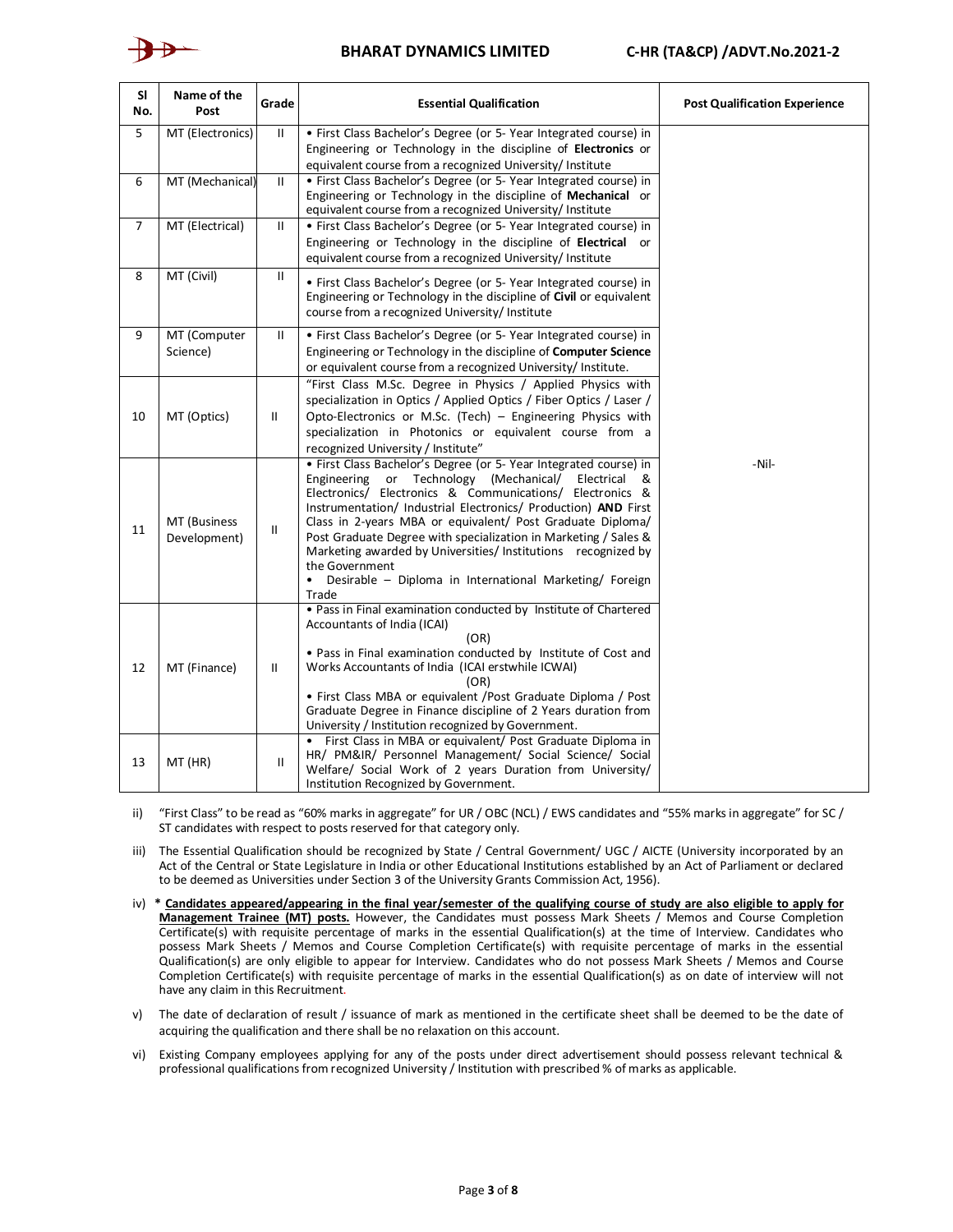vii) **Equivalent Qualifications in Mechanical / Electrical / Electronics / Computer Science Engineering / Finance:**

| <b>Discipline</b>       | Disciplines of Engineering considered as equivalent by BDL                                                   |
|-------------------------|--------------------------------------------------------------------------------------------------------------|
|                         | 1. Mechanical Engineering; 2. Industrial and Production Engineering; 3. Mechanical Production and Tool       |
| Mechanical              | Engineering; 4. Production Engineering; 5. Production Technology Manufacturing Engineering; 6.               |
|                         | Production and Industrial Engineering; 7. Manufacturing Technology; 8. Aerospace Engineering; 9.             |
|                         | Aeronautical Engineering                                                                                     |
| Electrical              | 1. Electrical Engineering; 2. Electrical & Electronics Engineering; 3. Electrical, Instrumentation & Control |
|                         | Engineering                                                                                                  |
|                         | 1. Electronics Engineering; 2. Electronics & Communication Engineering; 3. Electronics & Instrumentation     |
| <b>Electronics</b>      | Engineering; 4. Electronics Design & Technology Engineering; 5. Applied Electronics Engineering; 6.          |
|                         | Electronics & Telecommunication Engineering; 7. Electronics & Control Engineering                            |
| <b>Computer Science</b> | 1. Computer Science Engineering                                                                              |
| <b>Finance</b>          | 1. CA 2. ICWAI 3. MBA (Finance) or equivalent                                                                |

viii) Out of the total number of years of experience after essential qualification required, a candidate working in any Government Department/ PSU should possess a minimum of 1 year relevant experience in pay scale of immediate lower post. Similarly, a candidate from **Private Organization** applying for a post should possess minimum of 1 year relevant experience with CTC per Annum equivalent to the immediate lower post. The Details are given below:

| <b>Post Applied</b>                      | Grade | For Govt./PSU candidates-<br>1 year experience in pay Scale<br>οf | For Pvt. Sector candidate<br>CTC per annum of immediate lower<br>post |
|------------------------------------------|-------|-------------------------------------------------------------------|-----------------------------------------------------------------------|
| <b>GENERAL MANAGER (HR)</b>              | VIII  | ₹. 90,000/- to 2,40,000/-<br>or equivalent                        | ₹. 23.09 Lakhs Per Annum                                              |
| DEPUTY GENERAL MANAGER<br>(NEW PROJECTS) | VI    | ₹.70,000-2,00,000/-<br>or equivalent                              | ₹. 17.98 Lakhs Per Annum                                              |
| Medical Officer                          | Ш     | ₹. 30,000/- to 1,20,000/-                                         | ₹. 07.84 Lakhs Per Annum                                              |
| Assistant Manager (SAFETY)               | Ш     | ₹. 30,000/- to 1,20,000/-                                         | ₹. 07.84 Lakhs Per Annum                                              |
| MT (Electronics)                         | Ш     |                                                                   |                                                                       |
| MT (Mechanical)                          | Ш     |                                                                   |                                                                       |
| MT (Electrical)                          | Ш     |                                                                   |                                                                       |
| MT (Civil)                               | Ш     | -Nil-                                                             | -Nil-                                                                 |
| MT (Computer Science)                    | Ш     |                                                                   |                                                                       |
| MT (Optics)<br>Ш                         |       |                                                                   |                                                                       |
| MT (Business Development)<br>Ш           |       |                                                                   |                                                                       |
| MT (Finance)                             | Ш     |                                                                   |                                                                       |
| MT (HR)                                  | Ш     |                                                                   |                                                                       |

- ix) **Any Contract / Training** (Management Trainee/ Graduate Engineering Trainee etc.**)/ Industrial / Vocational / Apprenticeship / Consultancy experience will not** be taken into consideration for calculation of after essential qualification executive experience.
- x) Applicants who have pursued Engineering Degree after completion of Diploma must mention Diploma details in the Application Form.

### **D. SELECTION PROCESS:**

- **a. For the posts of General Manager (HR), Deputy General Manager (New Projects), Medical Officer & Asst. Manager (Safety):**
	- i) Selection will be based on **Interview.**
	- ii) Candidates will be shortlisted for interview based on the number of years of experience in the requisite/ relevant field / area followed by aggregate marks obtained in the required qualification and age. Candidates are required to appear for Interview on the date, time and venue which will be mentioned in their Call Letter will be sent through email / Post and to their correspondence email id / Postal address.
	- iii) Candidates will be shortlisted for interview in the ratio of maximum **1:10** based on the number of years of experience in the requisite field / area followed by aggregate marks obtained in the required qualification and age. The names of candidates shortlisted for interviews will be displayed on company's website.

### **b. For the posts of Management Trainees:**

- i) Selection will be based on **Written Test (Computer Based Online Test) and Interview**
- ii) Candidates fulfilling the prescribed eligibility criteria will be called for Computer Based Online Test (CBT). Candidates are required to appear for the CBT on the date, time and venue which will be mentioned in their Admit Card. Candidate has to download the Admit Cards from the website. A candidate should possess a valid e-mail id for next 1 year from the date of submission of application.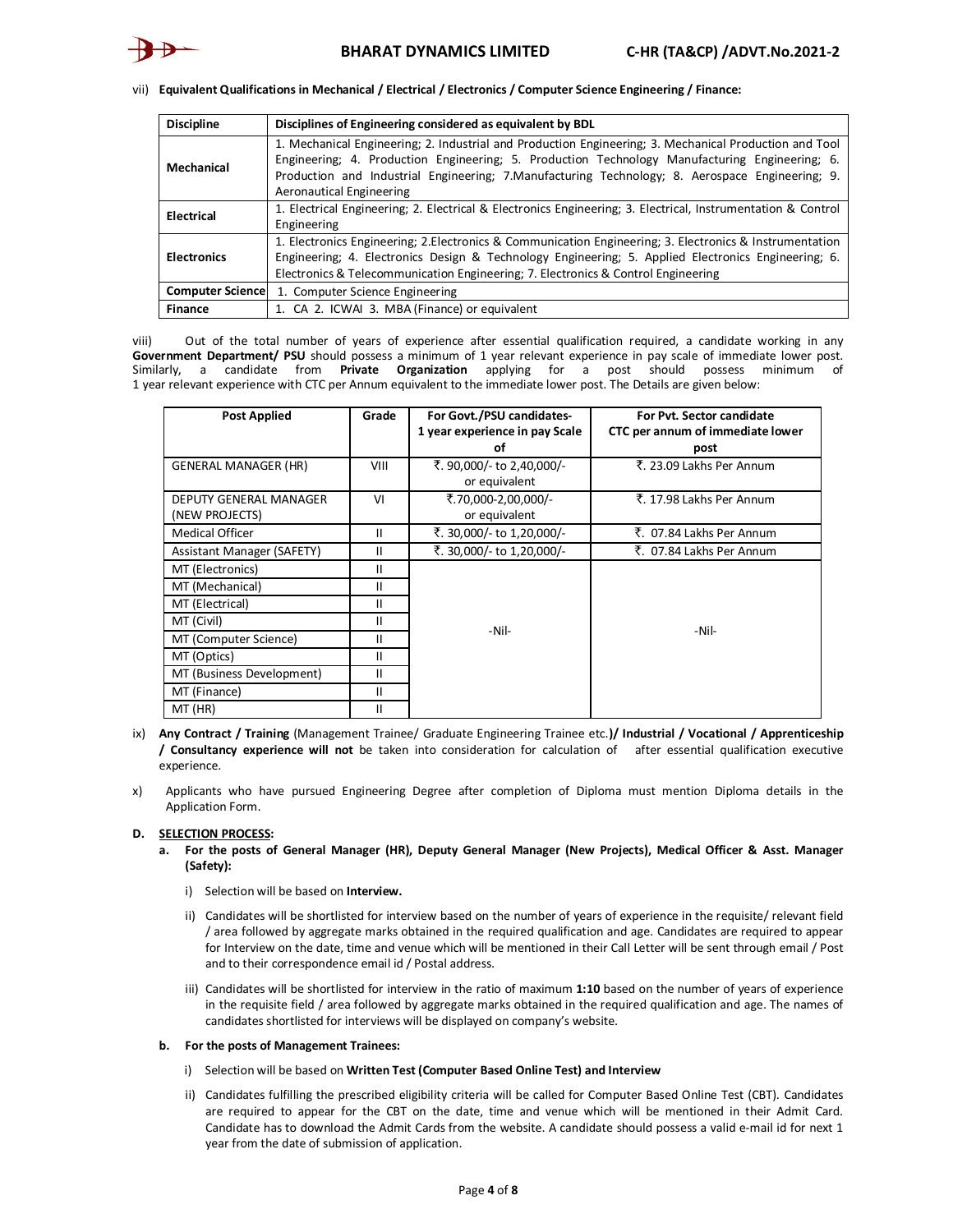

- iii) The CBT will be of Two hours duration and will be in two parts comprising of 150 Multiple Choice Questions (MCQs). Part-I will consist of 100 MCQs on the concerned subject/discipline. Part-II will consist of 50 MCQs on General Aptitude.
- iv) The weightage assigned to CBT and Interview Marks in the selection process is 85% and 15% respectively. **Minimum qualifying marks** for short listing for Interview candidates who have secured 60% in CBT for UR & EWS and 50% in CBT for SC/ST/OBC (Non-Creamy layer)/ PwBD with respect to posts reserved for SC/ ST/ OBC (Non-Creamy layer)/ PwBD candidates respectively.
- v) Candidates need to secure the minimum qualifying marks in CBT, to qualify for subsequent stage of selection. Cut off marks in each discipline will be determined keeping in view up to 7:1 (candidate: post) ratio. The Selection Committee will decide the final ratio of calling candidates. Candidates who meet the cut off marks criteria will be short listed for interview in the respective discipline.
- vi) **TEST CENTRES** : Following is the list of Examination Centers:
	- Chennai, Delhi, Hyderabad, Kolkata, Mumbai, Vishakhapatnam and cities may add or delete subject to number of applications received.
	- Candidate has to indicate the Centre in the Online Application Form in which he/she desires to take the Examination. BDL reserves the right to add / cancel any Centre and ask the candidates of any centre to appear from another centre.

## **E. PAY & PERKS:**

- In addition to Basic Pay, DA and HRA as admissible will be paid. Company accommodation is provided at Bhanur Unit at the prescribed rates and HRA is not applicable at Bhanur Unit.
- Perks @ 33% on Basic Pay and Performance Related Pay as per Company Policy will be paid. Other facilities viz., PF, Gratuity, Medical facilities etc. are applicable as per rules of the Company.
- Besides Contributory Provident Fund and Gratuity, will also be entitled to Pension and Post Superannuation Medical Benefits under Defined Contributory Scheme of the Company.
- Management Trainees (MTs) will be eligible for the above benefits on absorption in Grade-II as Assistant Manager. However, during the training period MTs will be paid a stipend equivalent to the sum of the following:
	- a) Minimum basic pay admissible to an Executive in Grade II (Rs.40,000/-);
	- b) Dearness Allowance (DA) on minimum basic pay, as admissible from time to time;
	- c) HRA admissible at the minimum basic pay;
	- d) 20% of minimum basic pay towards Allowances.
- All the above benefits will be governed by policies of the Company in force and amended from time to time.

### **F. MEDICAL STANDARDS:**

The appointment of selected candidates will be subject to being found **Medically Fit** as per the prescribed health standards of the Company and they will be required to undergo medical examination prior to the appointment after due selection.

### **G. FOR PERSONS WITH BENCHMARK DISABILITY (PwBD) CANDIDATES:**

Disability should not be less than 40% for the categories where ever PwBD reserved posts. A person, who wants to avail the benefit of relaxation, will have to submit a Disability Certificate issued by a Competent Authority as per the form V, VI and VII of rule 18(1) under Chapter 7 of Rights of Persons with Disabilities Rules, 2017 dated 15.06.2017. The existing certificates of disability issued under the Persons with Disabilities Act 1995 (since repealed) shall continue to be valid for the period specified therein.

Functional requirements & suitable category of Benchmark Disabilities as mentioned in Annexure – C vide Notification No.38- 16/2020-DD-III dated 04th January, 2021 and Guidelines for conducting written examination for Persons with Benchmark Disabilities vide OM (F. No. 34-02/2015-DD-III), dated 29th August, 2018 of Department of Empowerment of Persons with Disabilities (Divyangjan), Ministry of Social Justice and Empowerment, GoI as amended from time to time will be followed.

### **H. APPLICATION FEE:**

Application fee of **Rs. 500/- (Rupees Five Hundred Only)** is to be paid online through SBI e-pay (by Debit Card / Credit Card/ Net Banking/ UPI, etc..,). Candidates belonging to **SC / ST/ PwBD/ Ex-Servicemen/ Internal Employees** are **exempted** from payment of Application Fee.

**Note:** Application fee is **non-refundable;** therefore candidates are requested to verify their eligibility thoroughly before making any payment. The candidature of applicants submitting fee of lesser amount or depositing fee through any other mode other than the prescribed method, will be rejected. The application fee paid by ineligible candidates shall be forfeited and no correspondence shall be entertained in this regard.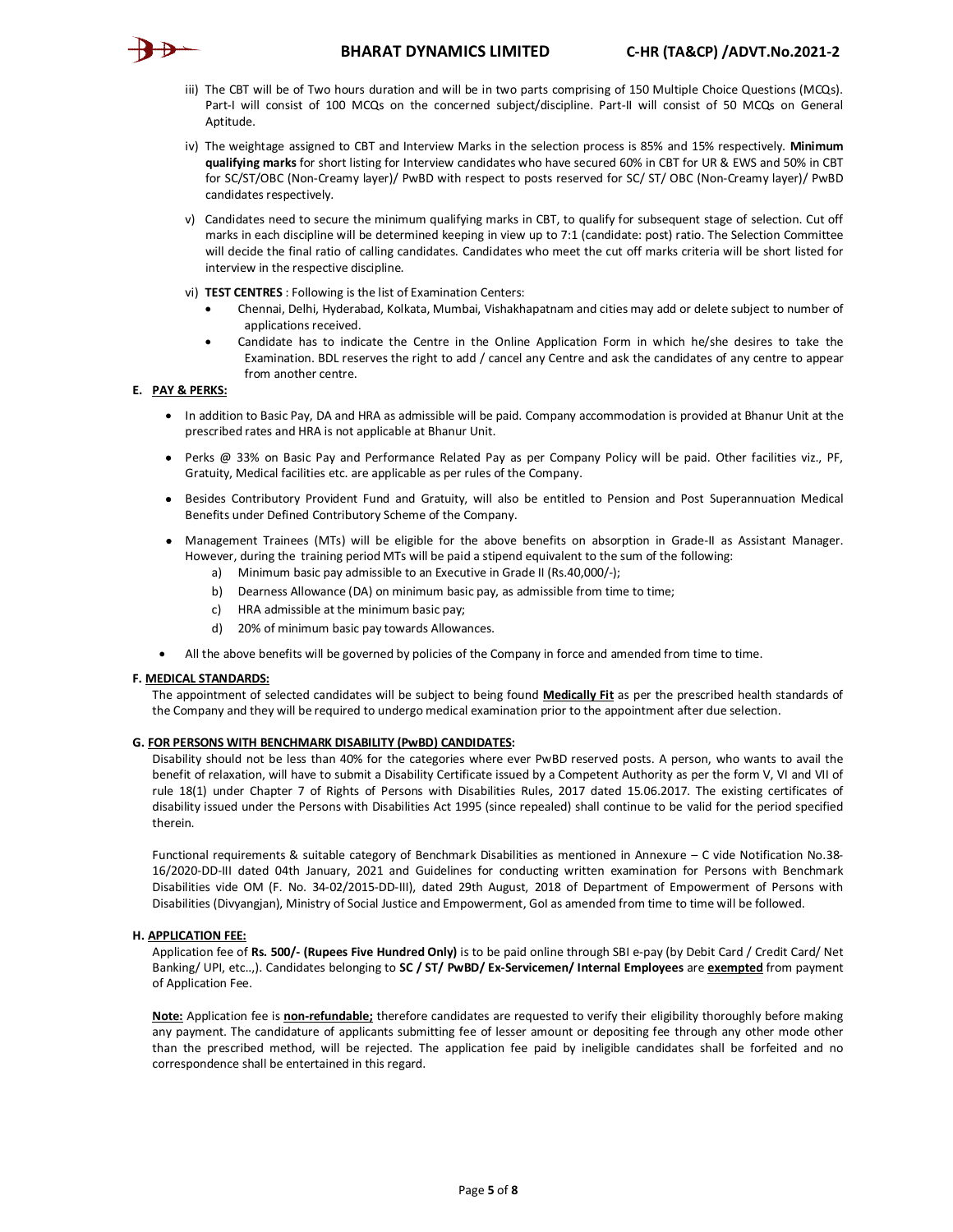# **BHARAT DYNAMICS LIMITED C-HR (TA&CP) /ADVT.No.2021-2**



#### **I. GENERAL CONDITIONS:**

- 1. Only Indian Nationals are eligible to apply.
- 2. Age, Qualifications and Experiences stipulated above should be as on 18.05.2021.
- 3. Applicants employed in Government, Semi-Government Organizations & Public Sector Undertakings should apply through **proper channel**. However, the candidate is required to produce **'No Objection Certificate' at the time of Interview**, if not applied through proper channel.
- 4. Appointment of selected candidates is subject to verification of Educational / Technical Qualifications, Memberships, Experiences, Pay Particulars (CTC / Last Pay Certificate), Caste and Character & Antecedents as the case may be with the Concerned Authorities, as per the Rules of the Company.
- 5. Candidates seeking reservation as SC/ST/OBC (Non-Creamy Layer)/ will have to submit caste certificate ONLY in the Prescribed Pro forma meant for appointment to posts under the Government of India from the designated authority indicating clearly the candidates caste, the Act / Order under which the caste is recognized as SC/ST/OBC and the Village/Town the candidate is ordinarily a resident of.
- 6. Candidates seeking reservation under EWS will have to submit certificate ONLY in the Prescribed Pro forma meant for appointment to posts under the Government of India from the designated authority.
- 7. Candidates must note that BDL follows only Central Government list, not State Governments list for SC/ST/OBC. Similarly, candidates applying under Persons with Benchmark Disability category may note that Government of India rules will be applicable for any concession in this regard.
- 8. Relaxations / Reservation / Concession as applicable to SC/ST/OBCs (Non-Creamy Layer)/PwBD candidates will be extended only on submission of a self attested copy of valid Caste / Community /Disability Certificate as a proof of his/her claim. An application form without copy of valid certificates and in prescribed format will be rejected.
- 9. For getting the reservation benefits under OBC category, candidates need to furnish their OBC NON CREAMY LAYER (NCL) certificate as per the format prescribed by Government of India (the **format can be downloaded** from BDL website **[http://bdl](http://bdl-)india.in/**. The OBC (NCL) **should have been issued on or after 18.12.2020.**
- 10. OBC category candidate who does not belong to "NON-CREAMY LAYER" are not entitled for OBC concessions and such candidates should indicate their category as "UR" and will be considered under UR category.
- 11. If the SC/ST/OBC/EWS/Disability certificate has been issued in a language other than English/Hindi, the candidates will be required to submit a self certified translated copy of the same either in Hindi or English.
- 12. The candidates are required to apply ONLINE ONLY. No manual / paper applications will be entertained directly unless registered and applied ONLINE.
- 13. All details given in the Online Application Form will be treated as final and no changes will be allowed. Therefore the candidates are advised to fill all details in the Application Form carefully.
- 14. Mere submission of application, fulfillment of Qualifications and other requirements laid down will not entail a right for claiming Written Test / Interview/ appointment.
- 15. Candidates are required to apply against only one post in response to the above advertisement.
- 16. Candidates not fulfilling the essential eligibility criteria can be debarred ab-initio or at any stage of the recruitment process.
- 17. Candidature of the registered candidates may also be liable to be rejected if registered without application fee (if applicable). Candidature of candidates except for MT posts will also be rejected, if application form is not received or received without **Mandatory Documents.**
- 18. All posts require good communication skills.
- 19. Minimum percentage of marks in the Essential Qualifications specified for any post as per University/ Institute rules.
- 20. Wherever CGPA / OGPA / CPI / DGPA or letter grade in a qualifying degree (Essential Qualification) is awarded, equivalent percentage of marks should be indicated in the application form as per norms adopted by the University/Institute and a documentary proof / certificate to this effect should be submitted by the candidate from the University/ Institute.
- 21. If University / Institute does not have the provision for conversion CGPA / OGPA /CPI / DGPA or Letter Grade into percentage then the equivalence will be established by dividing the candidate's relative grade with maximum possible corresponding scale and multiplying the result with 100.
- 22. In case there is no mention of **specialization** in the qualifying degree as required in the minimum Essential Qualification mentioned above, candidates must submit a certificate at the time of interview from their University/Institution with a clear mention of their specialization. For Institutes / Universities which don't provide specialization certificate, the specialization in relevant subject shall be determined by the maximum number of papers opted by the candidate in his electives and where there are no electives, by the maximum number of papers opted by the candidate for his/her entire course curriculum.
- 23. If the information furnished by the candidate in any part is found to be false or incomplete or is not found to be in conformity with the eligibility criteria mentioned in the advertisement, the candidature / appointment will be considered as revoked / terminated at any stage of recruitment process or after recruitment / joining, without any reference given to the candidate.
- 24. In case of Internal Employees, Qualification shall be considered as per Company Rules.
- 25. Management reserves the right to call for any additional documentary evidence in support of Qualification, Experience etc. of the applicants.
- 26. In case any ambiguity/ dispute arises on account of interpretation in versions other than English, the English Version will prevail.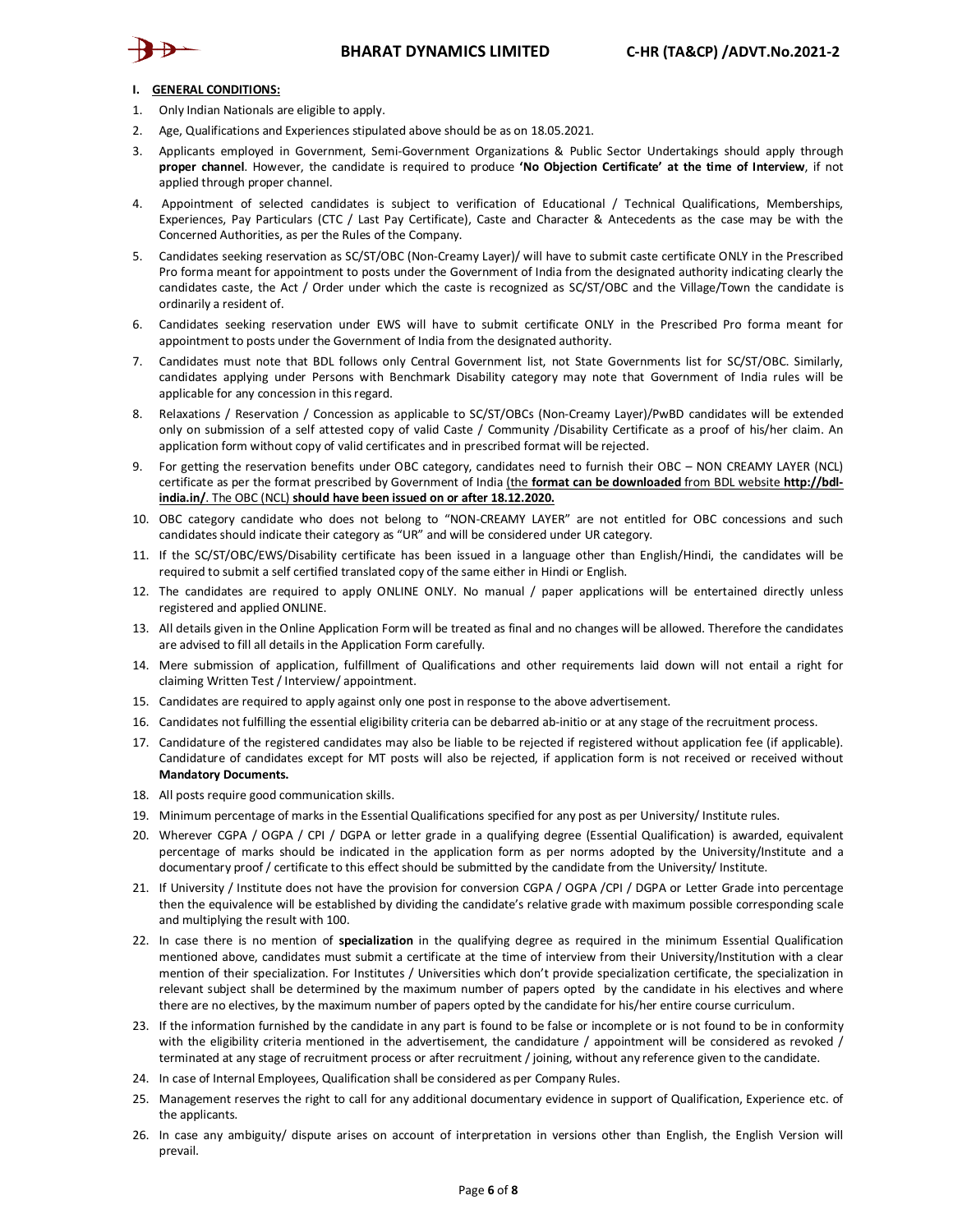

- 27. Any legal proceedings in respect of any matter of claim or dispute arising out of this advertisement and/or an application in response thereto can be instituted in appropriate Courts/ Tribunals / Forums in Hyderabad only, which shall have sole and exclusive jurisdiction to try any cause/ dispute.
- 28. No correspondence in any matter is allowed.
- 29. Canvassing in any manner would lead to disqualification of candidature.
- 30. The selection process and other rules will be followed as per the Recruitment Rules of the Company. Recruitment Rules are available on our website<http://bdl-india.in/bdlmanuals.html>
- 31. Management reserves the right to increase/decrease the number of vacancies advertised as per the need or cancel the recruitment of a particular post or cancel the advertisement itself without any notice.
- 32. Management reserves the right to fill or not to fill the posts and mere fulfillment of qualifications and other requirements laid down does not entitle a candidate to be called for Interview.
- 33. Management reserves the right to increase/decrease the minimum eligibility criteria, etc. in order to restrict the number of candidates to be called for selection process.
- 34. Management reserves the right to increase/ decrease the specifications given in the advertised posts depending upon the response.
- 35. Management reserves the right to fill up or otherwise any or all the notified posts as per the rules of the company.
- 36. Any or all Corrigendum/Amendments related to this recruitment process will only be given on our official Website i.e. **<http://bdl-india.in>**

## **J. MANDATORY DOCUMENTS:**

- **The following documents are mandatory in nature without which candidature of applicant will not be considered:**
	- a) Duly signed Print Out of the Registration Slip generated after successful submission of Online Application.
	- b) Self-Attested copies of the following documents / certificates in proper and prescribed formats are to be enclosed.
- 1. Document in support of **Date of Birth** (Birth Certificate (or) SSLC certificate as applicable).
- 2. **Caste / Tribe Certificate** (for SC/ ST/ OBC (NCL) candidates as applicable) in prescribed format issued by the Competent Authority as prescribed by Government of India. OBC (NCL) certificate should be latest one.
- 3**. EWS Certificate** in respect in the prescribed format issued by Competent Authority.
- 4. **Disability certificate** (for PwBD candidates only) in the prescribed format issued by Competent Authority.
- 5. **Discharge certificate** for Ex-Servicemen, if applicable.
- 6. **Domicile Certificate** in respect of candidates from Jammu & Kashmir, as applicable
- 7. **Qualification Certificates and Semester wise / Year wise Mark sheets** in respect of X th, XIIth , Diploma or equivalent course, Qualifying Degree/ Essential Qualification and Desirable / Additional Degrees.
- 8. **Membership Certificate** of ICAI / ICWAI (applicable for candidates applying for MT post in Finance discipline).
- 9. Complete and Proper Experience Certificates / Documents issued by Competent Authority in support of experience details mentioned by the candidate. The following documentary proofs towards experience will be considered:

## i) **For Past Employments**

- Experience letter indicating clearly *Designation* and *Date of Joining* as well as *Date of Relieving* from the organization **(OR)**
- Appointment / Offer letter clearly mentioning *Designation & Date of Joining,* Joining Report /Posting Order and Acceptance of Resignation Letter / Relieving Order mentioning *Date of Relieving* from the Organization.
- ii) **For Present /Current Employment**
- Experience letter indicating clearly *Designation* and *Date of Joining* the organization **(OR)**
- Appointment / Offer letter clearly mentioning *Date of Joining,* Joining Report /Posting Order, AND **Latest Pay Slip** along with Identity Card and/or Annual Increment Letter, Promotion and /or Transfer Order etc.
- iii) If any Training Period is included in Experience Certificate/ Appointment Letter, Certificate of **Absorption or Completion of Training** must be provided
- 10. Proof of Cost-To-Company **(CTC) certificate (**Per Annum) issued by the Competent Authority in respect of candidates from Private Organizations.
- 11. Forwarding **Letter / NOC** from the employer in case the candidate is employed in Government / Semi-Government Organization or Public Sector Undertaking
	- a) If the documents / certificates/ letters mentioned above have been issued in any language other than Hindi/ English, the candidates will be required to submit a self certified translated copy of the same in Hindi/ English.
	- b) Filled in Bio-Data as per pro forma at Annexure I.
	- c) Latest / Current Organization Structure depicting the candidates position in the hierarchy.
- **Note: Candidates applying for MANAGEMENT TRAINEE Posts are NOT REQUIRED to send any of the above documents to BDL. They should save the Registration Slip generated after submission of online application on to their local system for submission along with mandatory documents at the time of Interview only**.